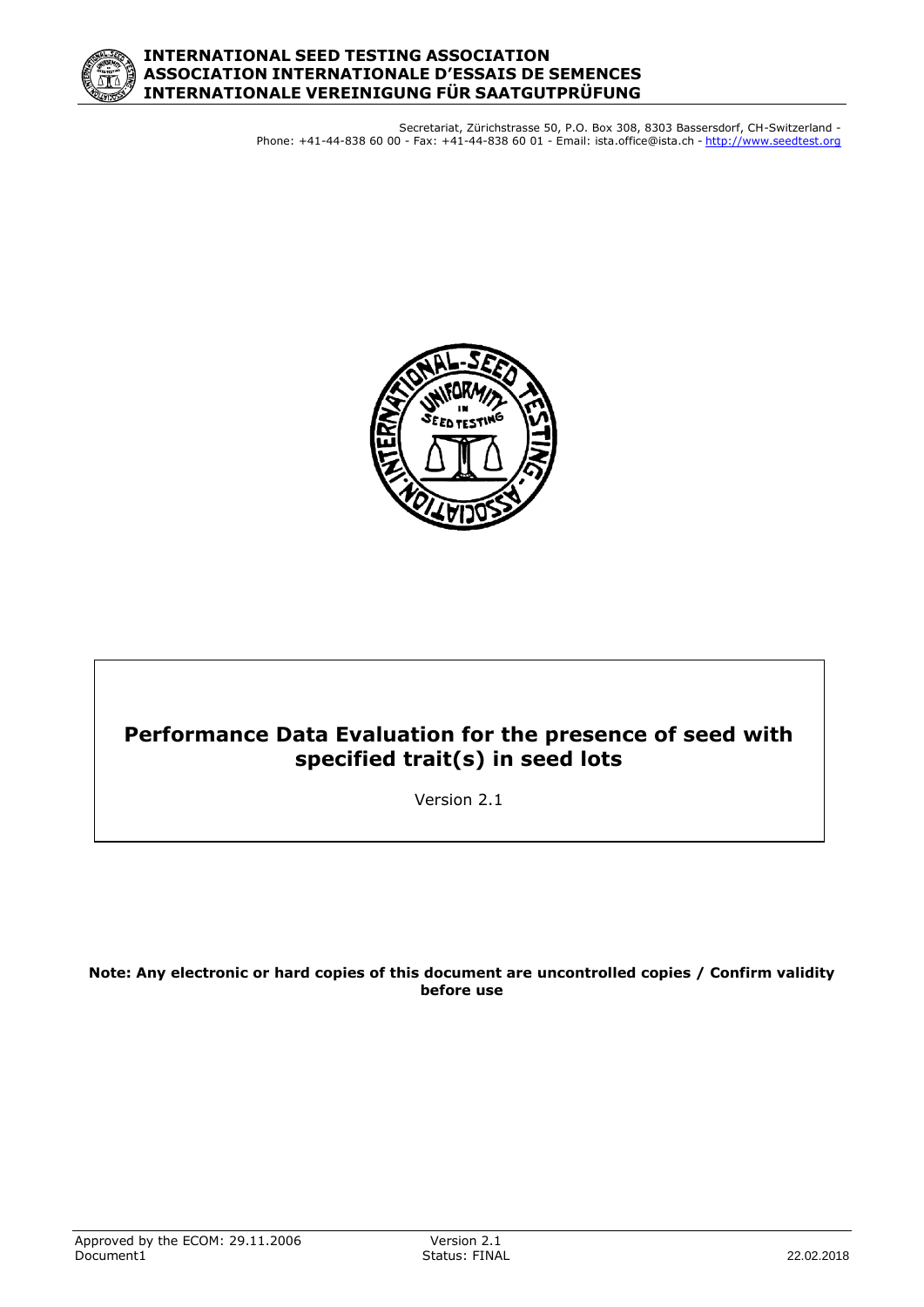# **Performance Data Evaluation for the presence of seed with specified trait(s) in seed lots**

## **1 SUMMARY**

This document describes how to present and evaluate performance data in the context of laboratory accreditation for determination of specified trait(s) under the Performance Based Approach.

This is related to Chapter 8 of the ISTA Rules, for the detection of seeds with specified trait(s) in seed lots, as no standardised method is included in the Rules for this type of test.

The laboratory shall specify the trait(s), and give information on the implemented method that it will use to test seeds.

The samples used must be seeds.

The laboratory shall show evidence of the ability to detect and/or to quantify the specified trait(s), when present, in a range from 0.1% to 3%.

## **2 GENERAL INFORMATION ON TRAIT(S) AND METHOD**

The specified trait(s) shall be defined by the laboratory (e.g., GTS-40-3-2, Bt11, 35S promoter, NOS terminator, Cry3Bb1 protein, etc).

| Specified trait(s) as described by the<br>laboratory | Comments |
|------------------------------------------------------|----------|
|                                                      |          |

The method used shall be described by the laboratory in sufficient detail, to allow auditors to understand how the results are obtained.

The method is chosen by the laboratory (e.g., lateral flow strip, grow out assay of seedlings, subsampling strategy, quantitative PCR method on ground flour, etc).

| Description of the type of method used by<br>the laboratory | Comments |
|-------------------------------------------------------------|----------|
|                                                             |          |

| Statement made by the lab about the way<br>the method was validated and installed | Comments |
|-----------------------------------------------------------------------------------|----------|
|                                                                                   |          |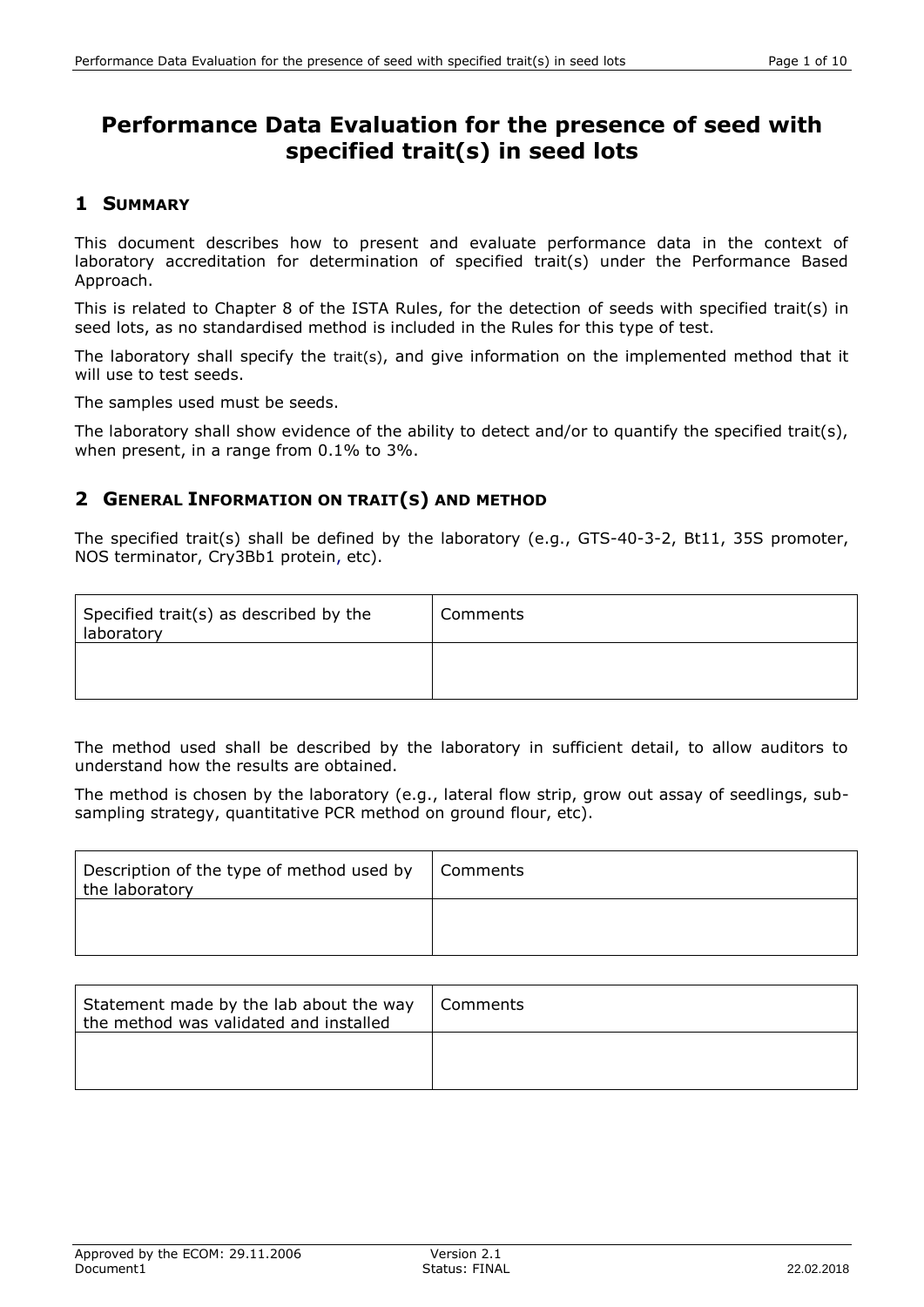| Reference on documentation available, or<br>other parties to contact, to be able to get<br>information on validation of the method<br>and its fitness for the purpose | Comments |
|-----------------------------------------------------------------------------------------------------------------------------------------------------------------------|----------|
|                                                                                                                                                                       |          |

#### **3 SEEDS TO PREPARE THE SAMPLES**

The samples used must be seeds.

In case the seeds are ground, the ability to obtain homogeneous and fine flour from seeds is one of the key elements to obtain a result which is representative from the sample.

In case the seeds are germinated, the percentage of germination shall be taken into account to obtain enough plants.

Samples are prepared from 2 sources of seeds which shall be in principle 100% seeds with absence of specified trait(s) on one hand, and 100% seeds with the specified trait(s) on the other hand.

ISTA recommends a 400 seeds check for the source of seed with specified trait(s) and the check of 30 000 seeds for the source of seed with absence of the specified trait(s).

ISTA recommends an individual seed test check for the source of seed with specified trait(s) with no absence of trait as a result. In that case the lower bound of purity of the seeds with the trait(s) is 99.25% with 95% confidence.

ISTA recommends pools size of no more than 1000 seeds for the source of seed with absence of the specified trait(s), with no presence as a result. In that case the lower bound of purity of the seeds with no trait(s) is 99.99%.

The fact that the 2 sources are pure enough shall be assessed by the laboratory. This can be done by a check as recommended above, or by other means at the initiative of the laboratory.

| Statement of the laboratory on the<br>assessment of purity of seed source with<br>presence of specified trait(s) | Comments |
|------------------------------------------------------------------------------------------------------------------|----------|
|                                                                                                                  |          |

| Statement of the laboratory on the<br>assessment of purity of seed source with<br>absence of specified trait(s) | <b>Comments</b> |
|-----------------------------------------------------------------------------------------------------------------|-----------------|
|                                                                                                                 |                 |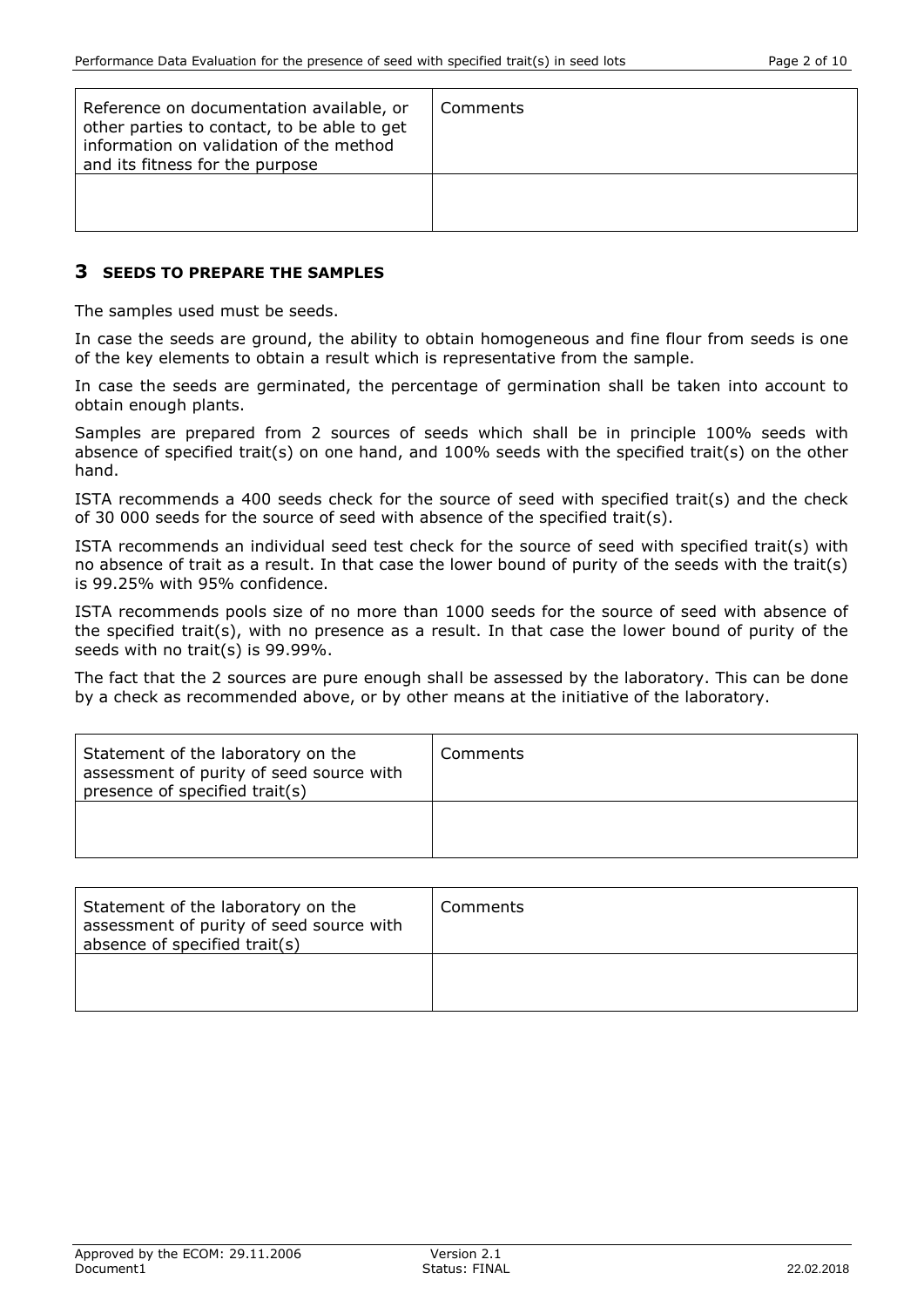*Approximate minimum number of seeds to gather to obtain enough seeds to prepare the different samples:*

|                                                                                | <b>Seeds with</b><br>trait(s) | <b>Seeds without</b><br>train(s) | step                                                               | comments                    |
|--------------------------------------------------------------------------------|-------------------------------|----------------------------------|--------------------------------------------------------------------|-----------------------------|
| Ability to check for<br>presence/absence of<br>specified $trait(s)$            | 50                            | 11 950                           | ability to detect<br>presence/absence of<br>the specified trait(s) | 30 samples of<br>400 seeds  |
| Ability to check for<br>quantification of<br>presence of specified<br>trait(s) | 636                           | 55 584                           | ability to quantify<br>the specified trait(s)                      | 28 samples of<br>2000 seeds |
| Approx. number of seeds                                                        | 700                           | 67600                            |                                                                    |                             |

#### **4 ABILITY TO DETECT PRESENCE AND ABSENCE OF THE SPECIFIED TRAIT(S)**

(30 samples of 400 seeds)

30 samples shall be prepared to check the ability to detect presence/absence of the specified trait(s). They shall be randomly coded by a person from 1 to 30, and given blind to the staff who will perform the tests for presence/absence.

|  |  |  | Statement of the laboratory about blindness of the 30 samples |
|--|--|--|---------------------------------------------------------------|
|  |  |  |                                                               |
|  |  |  |                                                               |

The person who prepared the blind samples shall report the results.

 10 samples of 400 seeds are to be prepared in which 3 seeds contain the specified trait(s) and 397 do not contain this trait(s) (spiking level 0.75%). The seeds with absence of trait(s) can be counted (397 seeds), or if counting is not possible obtained by weight of seeds based on the 1000 seed weight.

The laboratory shall indicate the result for each sample, whether the method showed presence of the trait(s) (P), or absence (A)

| sample |  |  |  |  |  |
|--------|--|--|--|--|--|
| result |  |  |  |  |  |

#### 10 P are expected. If this is not the case, the laboratory shall comment on its results.

#### Comments

 10 samples of 400 seeds are prepared in which 2 seeds contain the specified trait(s) and 398 do not contain this trait(s) (spiking level 0.5%). The seeds with absence of trait(s) can be counted (398 seeds), or if counting is not possible obtained by weight of seeds based on the 1000 seed weight.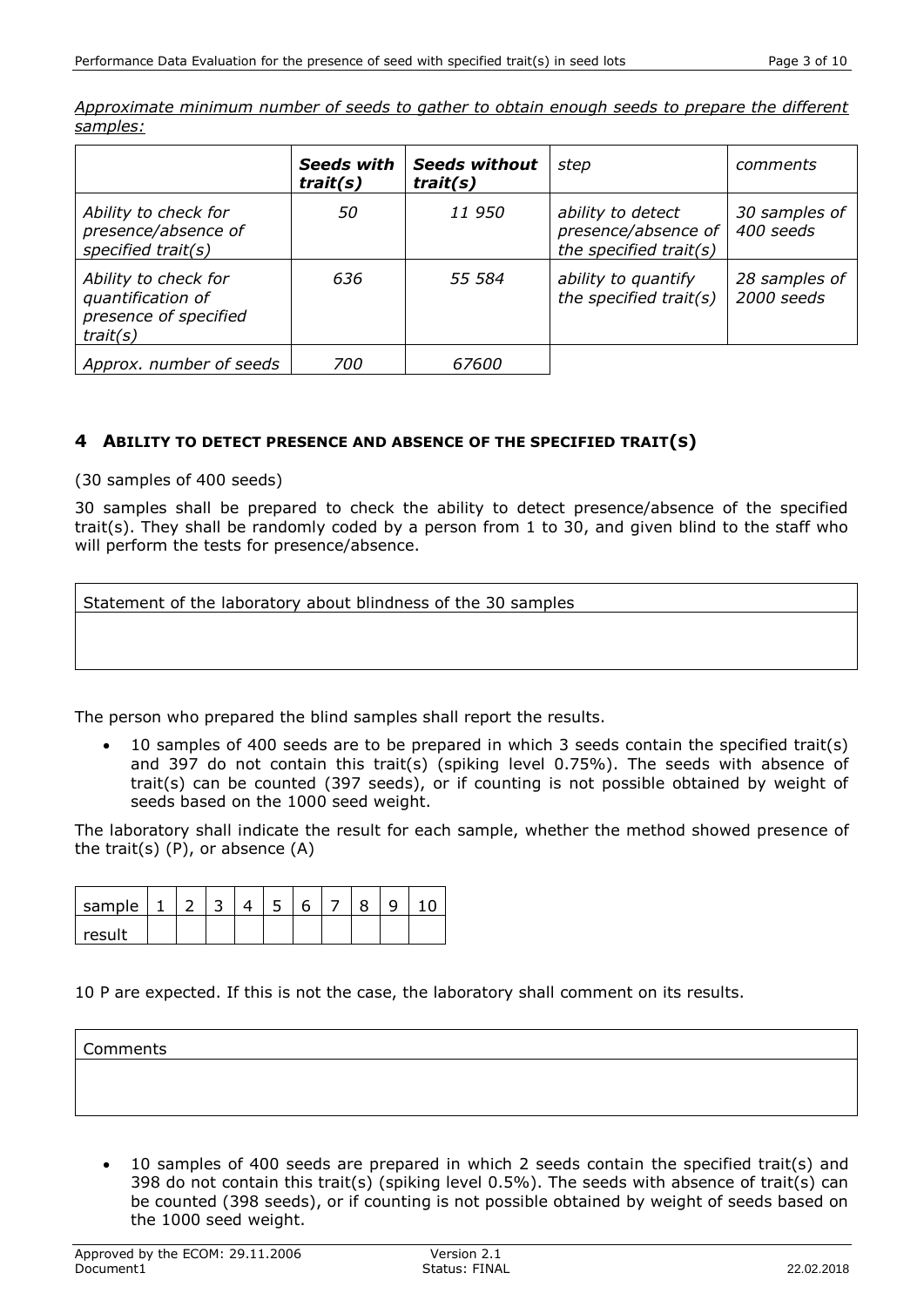The laboratory shall indicate the result for each sample, whether the method showed presence of the trait(s) (P), or absence (A)

| sample |  |  |  |  |  |
|--------|--|--|--|--|--|
| result |  |  |  |  |  |

10 P are expected. If this is not the case, the laboratory shall comment on its results.

| Comments |  |  |  |
|----------|--|--|--|
|          |  |  |  |
|          |  |  |  |

 10 samples of 400 seeds where the trait(s) is absent in each seed are needed. The seeds with absence of trait(s) can be counted (400 seeds), or if counting is not possible obtained by weight of seeds based on the 1000 seed weight.

The laboratory shall indicate the result for each sample, whether the method showed presence of the trait(s)  $(P)$ , or absence  $(A)$ 

| sample |  |  |  |  |  |
|--------|--|--|--|--|--|
| result |  |  |  |  |  |

10 A are expected. If this is not the case, the laboratory shall comment on its results.

| Comments |  |  |
|----------|--|--|
|          |  |  |
|          |  |  |

If all 30 samples are true to type, the upper limit of a one-sided 95% confidence interval of the false rate (including both false positive and false negative) is 9.5%.

About 300 samples would be necessary to obtain a 95% confidence interval with 1% as the upper boundary of false rate. Given the size and required workload of many laboratories, it is impractical to require this ten-fold increase in the number of samples to achieve a 1% upper boundary of false rate. Therefore 30 samples are considered adequate.

#### **5 QUANTIFICATION OF SPECIFIED TRAIT(S)**

The laboratory shall state the quantification result in %, in the unit in which it will report its results. If more than one unit is to be used, the laboratory shall either show evidence for each unit chosen, or indicate how a result with a given unit can be derived from a result from a unit for which evidence has been shown. In any case the unit chosen for reporting the quantification result must tally with the unit for the spiking levels in order to allow a comparison.

Data may be provided in % seeds by number of seeds, in % seeds by mass of seeds, or in another unit, such as % DNA copies.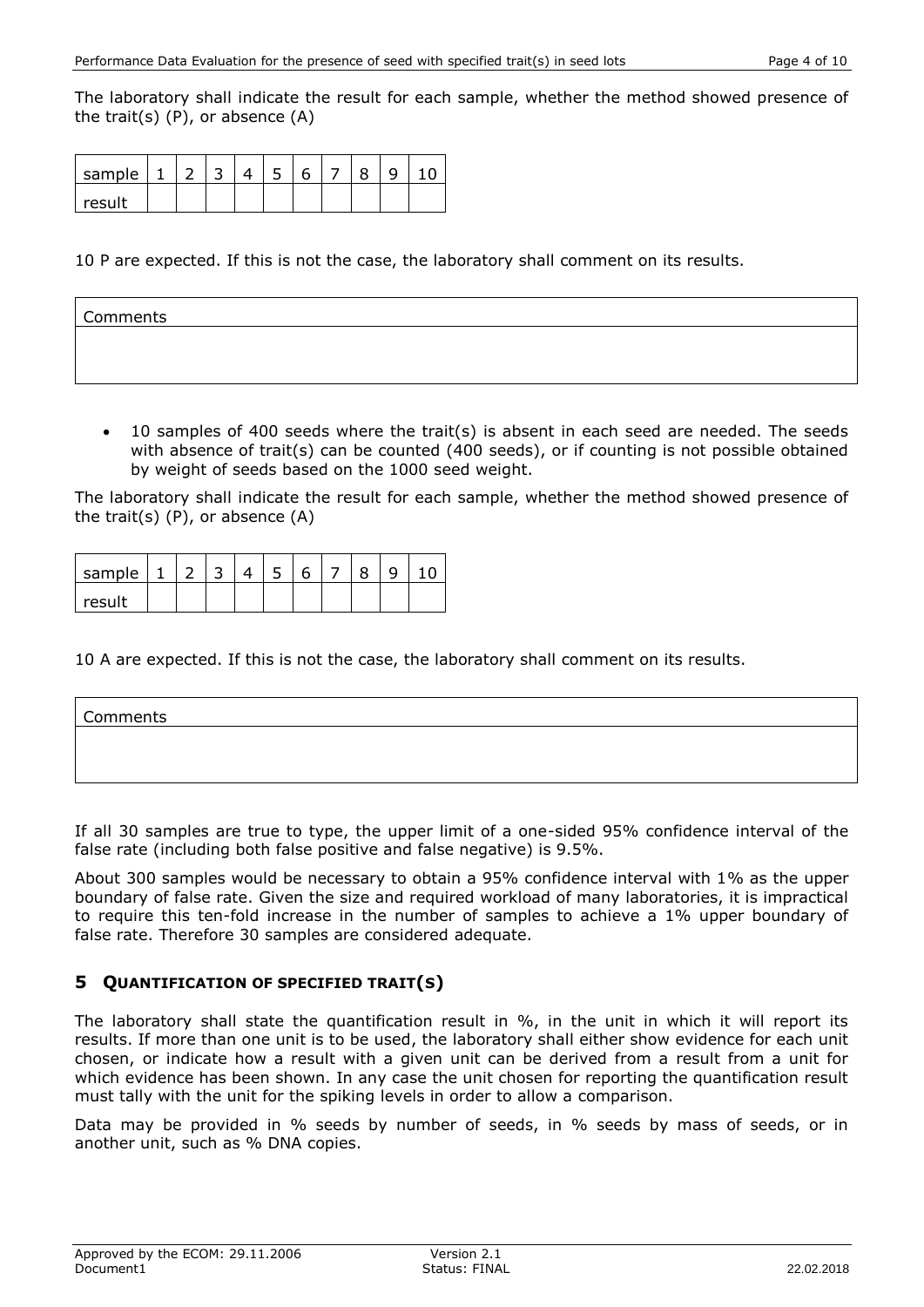| Statement of the laboratory on the unit<br>used for the performance data, and<br>reporting of results, if % of seeds by<br>number of seeds | Comments |
|--------------------------------------------------------------------------------------------------------------------------------------------|----------|
|                                                                                                                                            |          |

| Statement of the laboratory on the unit<br>used for the performance data, and<br>reporting of results, if % of seeds by<br>weight of seeds | Comments |
|--------------------------------------------------------------------------------------------------------------------------------------------|----------|
|                                                                                                                                            |          |

| Statement of the laboratory on the unit<br>used for the performance data, and<br>reporting of results, if % of seeds by the<br>unit described below (% DNA copies for<br>example) | Comments |
|-----------------------------------------------------------------------------------------------------------------------------------------------------------------------------------|----------|
|                                                                                                                                                                                   |          |

The performance data evaluation aims at checking % results in the range from 0.1% to 3%. Samples are all made up of 2000 seeds in total (by count, or by weight based on 1000 seed weight).

When a number of seeds with the specified trait(s) are spiked in the samples, the weight of seeds with the specified trait(s), and the weight of the seeds where the trait(s) is not present, shall be weighed for each sample.

For each of 7 levels, 4 samples of 2000 seeds shall be prepared, making 28 samples in total.

3 known levels of presence shall be checked: 0.1% (2 seeds spiked), 0.5% (10 seeds spiked), 1% (20 seeds spiked) by each laboratory.

4 levels of presence shall be selected by the person who prepares the sample, to be given blind to the testers.

- Blind level 1 shall be in the interval [0.1%, 0.5%[ in number of seeds (2 to 9 seeds spiked)
- Blind level 2 shall be in the interval [0.5%, 1%[ in number of seeds (10 to 19 seeds spiked)
- Blind level 3 shall be in the interval [1%, 2 %] in number of seeds (20 to 39 seeds spiked)
- Blind level 4 shall be in the interval [2 %, 3%] in number of seeds (40 to 60 seeds spiked)

For each of the blind levels, the person who prepares the samples shall select at random a number of seeds within the range, and prepare 4 samples with this same number of seeds having the specified trait(s).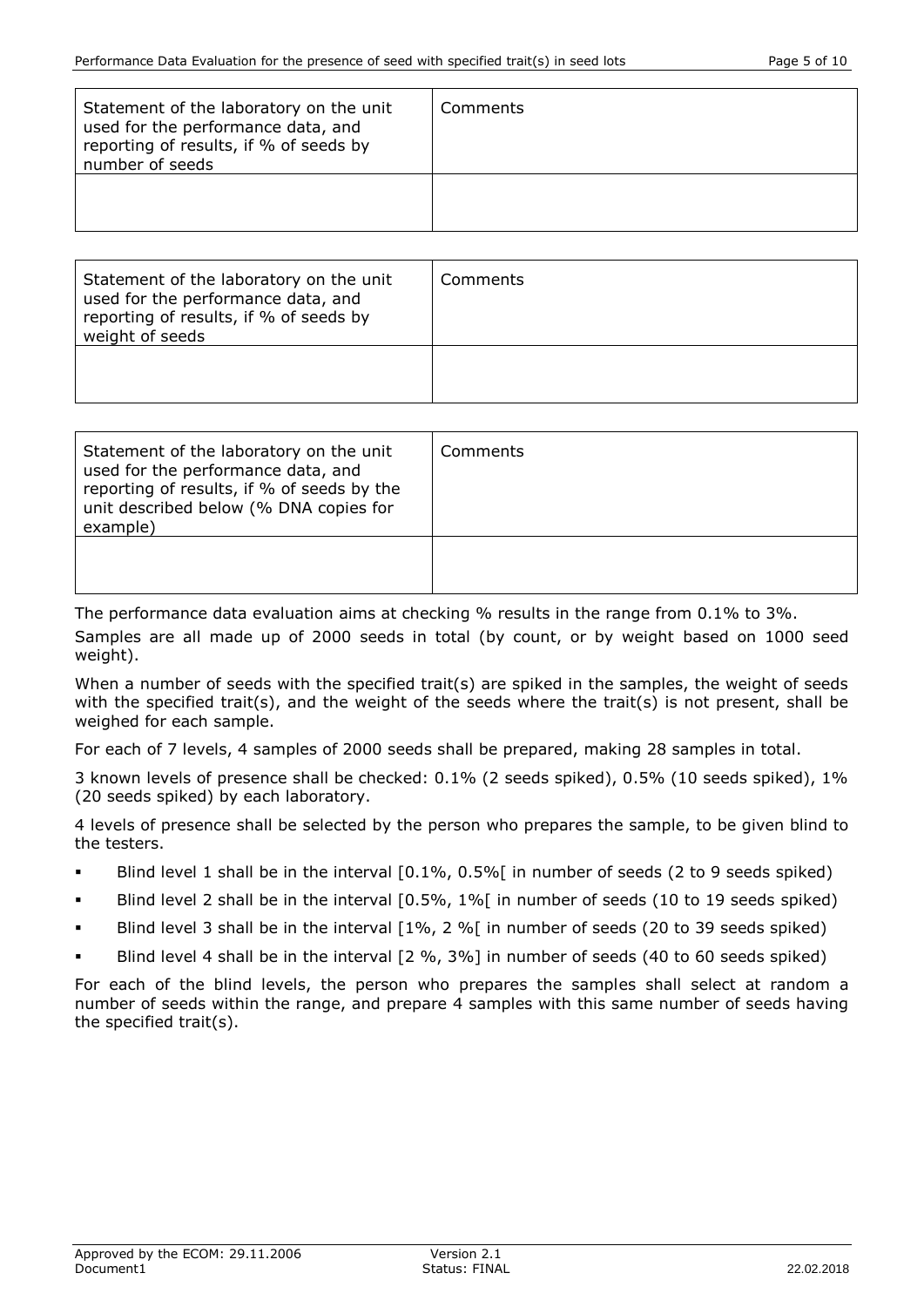|               | Seeds with specified trait(s) | Seeds without specified trait(s) |
|---------------|-------------------------------|----------------------------------|
| $0.1\%$ level | $2 \times 4 = 8$              | $1998 \times 4 = 7992$           |
| $0.5\%$ level | $10 \times 4 = 40$            | $1990 \times 4 = 7960$           |
| 1% level      | $20 \times 4 = 80$            | $1980 \times 4 = 7920$           |
| Blind level 1 | $9 \times 4 = 36$ max         | $1998 \times 4 = 7992$ max       |
| Blind level 2 | $19 \times 4 = 76$ max        | $1990 \times 4 = 7960$ max       |
| Blind level 3 | $39 \times 4 = 156$ max       | $1980 \times 4 = 7920$ max       |
| Blind level 4 | $60 \times 4 = 240$ max       | $1960 \times 4 = 7840$ max       |
| TOTAL         | 636                           | 55 584                           |

*The number of seeds required for the 28 samples is about:*

The 28 samples for the ability to quantify the specified trait(s) shall be randomly coded from 1 to 28 and given blind of level to the staff that will perform the tests.

```
Statement of the laboratory about blindness of the 28 samples
```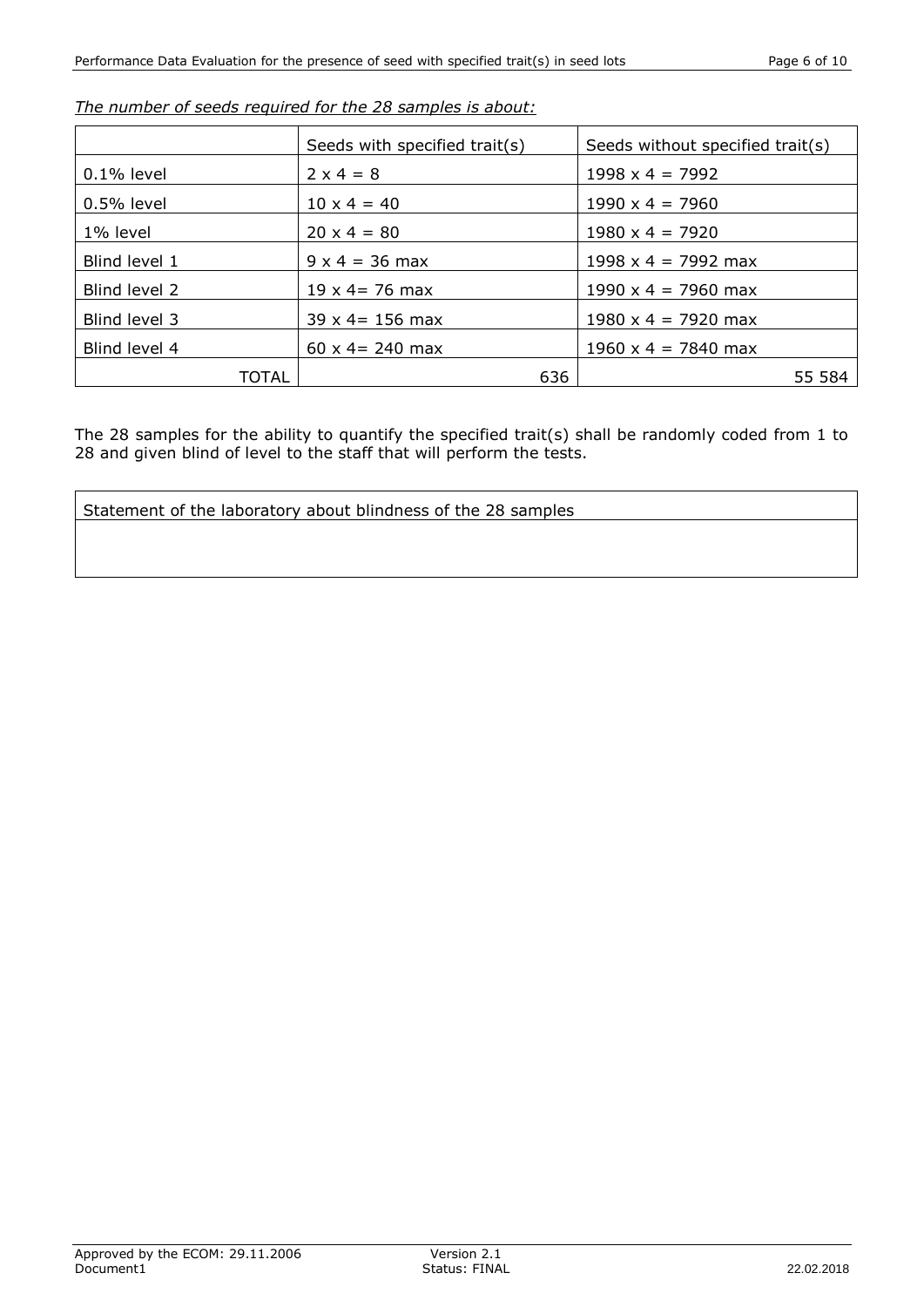#### **6 DESCRIPTION OF SAMPLES, AND REPORT OF RESULTS**

|                                   |          | 0.1%<br>level | blind<br>level 1 | 0.5%<br>level | blind<br>level 2 | $1\%$<br>level | blind<br>level 3 | blind<br>level 4 |
|-----------------------------------|----------|---------------|------------------|---------------|------------------|----------------|------------------|------------------|
| Spiking level (% number of seeds) |          | 0.1           |                  | 0.5           |                  | 1.0            |                  |                  |
| number of spiked seeds            | sample 1 |               |                  |               |                  |                |                  |                  |
| number of spiked seeds            | sample 2 |               |                  |               |                  |                |                  |                  |
| number of spiked seeds            | sample 3 |               |                  |               |                  |                |                  |                  |
| number of spiked seeds            | sample 4 |               |                  |               |                  |                |                  |                  |
|                                   |          |               |                  |               |                  |                |                  |                  |
| weight of spiked seeds            | sample 1 |               |                  |               |                  |                |                  |                  |
| weight of spiked seeds            | sample 2 |               |                  |               |                  |                |                  |                  |
| weight of spiked seeds            | sample 3 |               |                  |               |                  |                |                  |                  |
| weight of spiked seeds            | sample 4 |               |                  |               |                  |                |                  |                  |
|                                   |          |               |                  |               |                  |                |                  |                  |
| weight of seeds without trait(s)  | sample 1 |               |                  |               |                  |                |                  |                  |
| weight of seeds without trait(s)  | sample 2 |               |                  |               |                  |                |                  |                  |
| weight of seeds without trait(s)  | sample 3 |               |                  |               |                  |                |                  |                  |
| weight of seeds without trait(s)  | sample 4 |               |                  |               |                  |                |                  |                  |
|                                   |          |               |                  |               |                  |                |                  |                  |
| % other unit                      | sample 1 |               |                  |               |                  |                |                  |                  |
| % other unit                      | sample 2 |               |                  |               |                  |                |                  |                  |
| % other unit                      | sample 3 |               |                  |               |                  |                |                  |                  |
| % other unit                      | sample 4 |               |                  |               |                  |                |                  |                  |
| Results                           |          |               |                  |               |                  |                |                  |                  |
| result in % number of seeds       | sample 1 |               |                  |               |                  |                |                  |                  |
| result in % number of seeds       | sample 2 |               |                  |               |                  |                |                  |                  |
| result in % number of seeds       | sample 3 |               |                  |               |                  |                |                  |                  |
| result in % number of seeds       | sample 4 |               |                  |               |                  |                |                  |                  |
|                                   |          |               |                  |               |                  |                |                  |                  |
| result in % weight of seeds       | sample 1 |               |                  |               |                  |                |                  |                  |
| result in % weight of seeds       | sample 2 |               |                  |               |                  |                |                  |                  |
| result in % weight of seeds       | sample 3 |               |                  |               |                  |                |                  |                  |
| result in % weight of seeds       | sample 4 |               |                  |               |                  |                |                  |                  |
|                                   |          |               |                  |               |                  |                |                  |                  |
| result in % other unit*           | sample 1 |               |                  |               |                  |                |                  |                  |
| result in % other unit*           | sample 2 |               |                  |               |                  |                |                  |                  |
| result in % other unit*           | sample 3 |               |                  |               |                  |                |                  |                  |
| result in % other unit*           | sample 4 |               |                  |               |                  |                |                  |                  |

\* The unit must correspond to the % other unit chosen above.

It is not permitted to give a table of results with missing samples. In case of problems with a sample, another sample of the same level shall be prepared and analysed.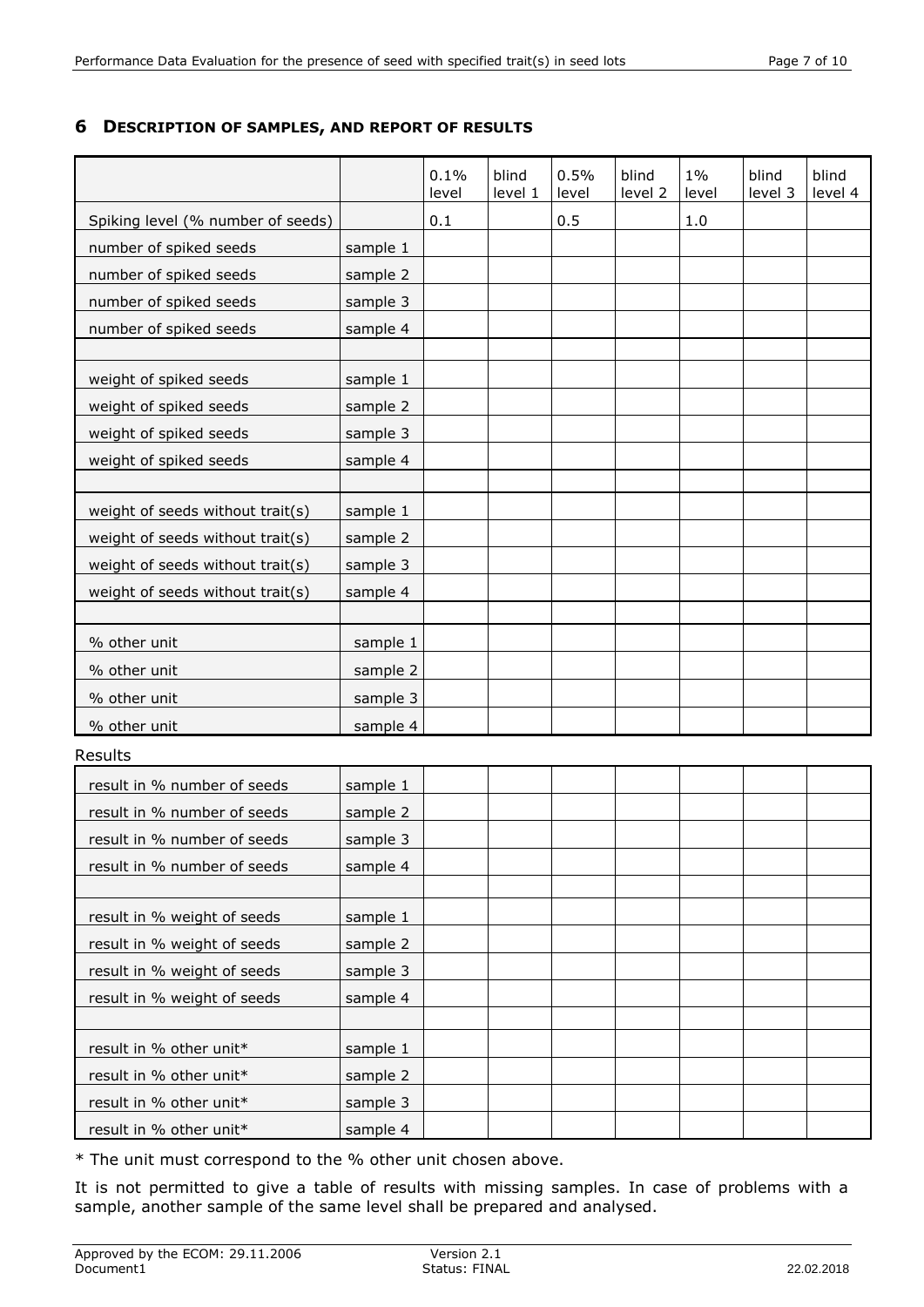The values given by the staff that performs the analysis shall be reported without any change by the person who prepared the coded samples (no retest, no re-evaluation if a value is far from the true value, etc).

Statement of the laboratory on the fact that the results obtained have been reported with no changes

Statement of the laboratory about how to derive a unit from another, if applicable

#### **7 STATISTICAL EVALUATION OF PERFORMANCE DATA**

Accuracy and repeatability shall be determined as an objective criteria to evaluate the performance data (for details please refer to the ISTA Handbook on Statistics in Seed Testing).

Accuracy is a way to measure closeness of agreement between a test result and the true value.

Repeatability is a measure of dispersion of test results under repeatable conditions. It will be computed as the square-root of the average of the variances of the 4 samples per level and will be expressed in % of the mean of the true levels in the test.

The four samples per level have exactly the same true value expressed as % in number of seeds if the number of seeds is counted (spiked seeds with specified trait(s) and seeds). In other cases, the true value of the 4 samples is very similar but not strictly equal. The 4 samples are not 4 repeats from a unique sample, as it might be the case in other types of repeatability assessments.

| <b>True level</b> | <b>Sample</b> | <b>Result</b> | <b>Variance</b> |
|-------------------|---------------|---------------|-----------------|
|                   | sample 1      | 0.12          |                 |
|                   | sample 2      | 0.24          |                 |
|                   | sample 3      | 0.11          |                 |
| 0.1%              | sample 4      | 0.12          | 0.003825        |
|                   | sample 1      | 0.3           |                 |
|                   | sample 2      | 0.34          |                 |
|                   | sample 3      | 0.29          |                 |
| Blind-0.3%        | sample 4      | 0.31          | 0.00046667      |
|                   | sample 1      | 0.52          |                 |
|                   | sample 2      | 0.51          |                 |
|                   | sample 3      | 0.49          |                 |
| 0.5%              | sample 4      | 0.4           | 0.003           |
|                   | sample 1      | 0.6           |                 |
|                   | sample 2      | 0.65          |                 |
| Blind-0.6%        | sample 3      | 0.68          | 0.001225        |

*Example for computation of repeatability std-dev in % of the mean:*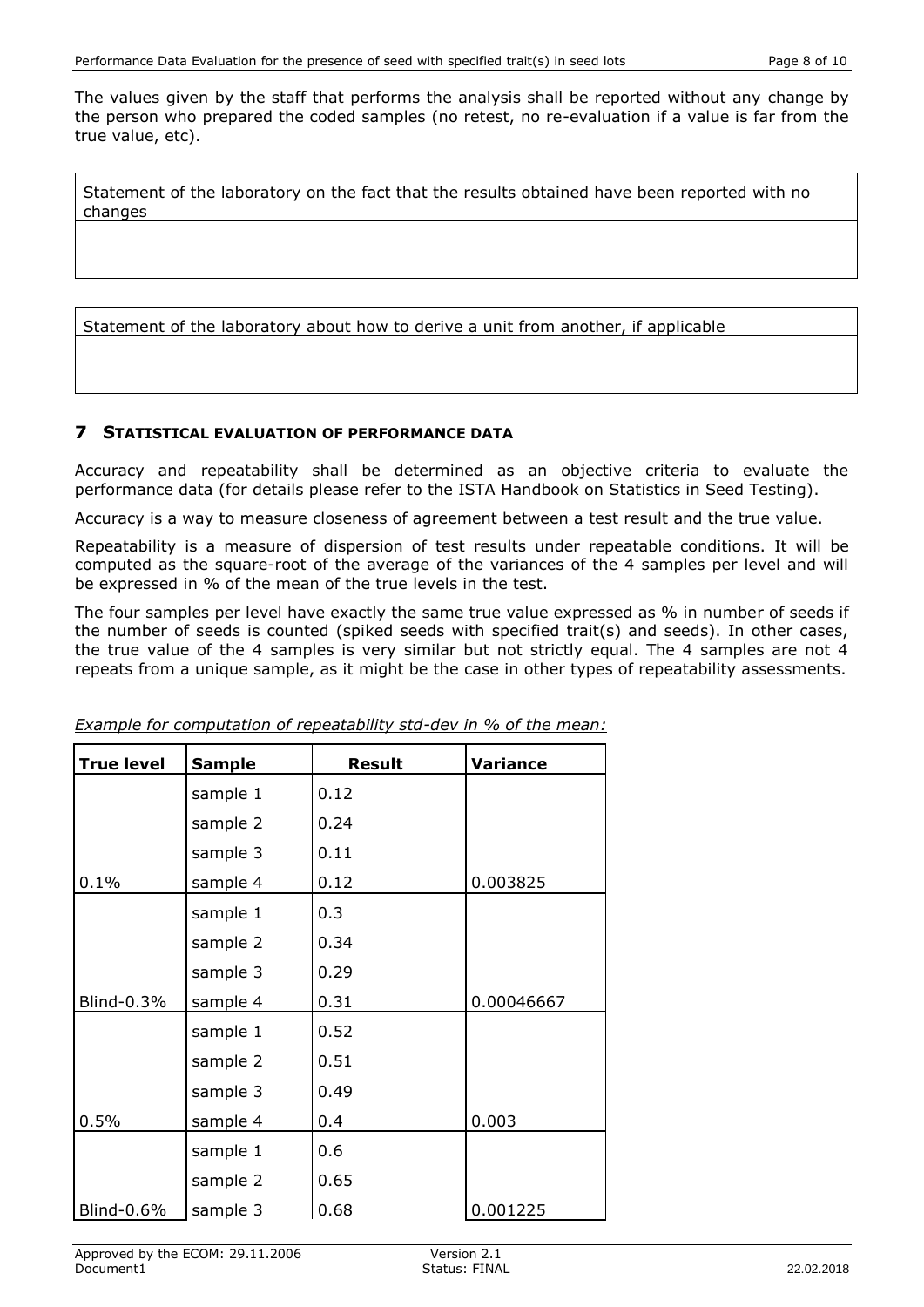|                                           |          |      | 0.885714   |
|-------------------------------------------|----------|------|------------|
| <b>Mean of the true levels</b>            |          |      |            |
| Average variance (repeatability variance) |          |      | 0.01216905 |
| Blind-2.2%                                | sample 4 | 2.3  | 0.04333333 |
|                                           | sample 3 | 2.8  |            |
|                                           | sample 2 | 2.6  |            |
|                                           | sample 1 | 2.5  |            |
| Blind-1.5%                                | sample 4 | 1.8  | 0.01666667 |
|                                           | sample 3 | 1.7  |            |
|                                           | sample 2 | 1.6  |            |
|                                           | sample 1 | 1.5  |            |
| 1.0%                                      | sample 4 | 1.3  | 0.01666667 |
|                                           | sample 3 | 1.2  |            |
|                                           | sample 2 | 1    |            |
|                                           | sample 1 | 1.1  |            |
|                                           | sample 4 | 0.62 |            |

# **8 EVALUATION OF THE DATA SUBMITTED BY THE LABORATORY**

The performance data are a part of the different elements of assessment for accreditation.

The grades given below to evaluate the performance data are a help for the auditors.

# *8.1 Ability to detect the trait(s):*

Grade 1: all 30 samples correctly identified

Grade 2: 1 or 2 samples wrongly identified

Grade 3: more than 2 samples wrongly identified

## *8.2 Accuracy of trait(s) quantification:*

In some documents  $+/- 20\%$  or  $+/- 25\%$  deviation from true value is stated as the maximum tolerable limit of accuracy. For low % values, in our case a range of 0.1%-3%, the distribution of data points is not symmetrical, and the difference (true value) – (quantile) is smaller below the true value compared to the difference with the same quantile above the true value. For this reason, the thresholds are established with an upper interval which is twice the lower interval. For instance the lower limit is 25% of the true value, and the upper limit is 50% of the true value.

For a true value of 1%, limits are then -0.25 and +0.5, where the accuracy is

[(observed value)-(true value)]/true value

Grade 1: all 28 samples have the accuracy within -0.25 and +0.5 (inclusive of boundaries)

Grade 2: no samples have the accuracy smaller than -0.5 or greater than 1

Grade 3: one or more samples have the accuracy smaller than -0.5 or greater than 1

## *8.3 Repeatability of trait(s) quantification:*

Grade 1: Repeatability std-dev in % of the mean is below 20%

Grade 2: Repeatability std-dev in % of the mean is below 30%